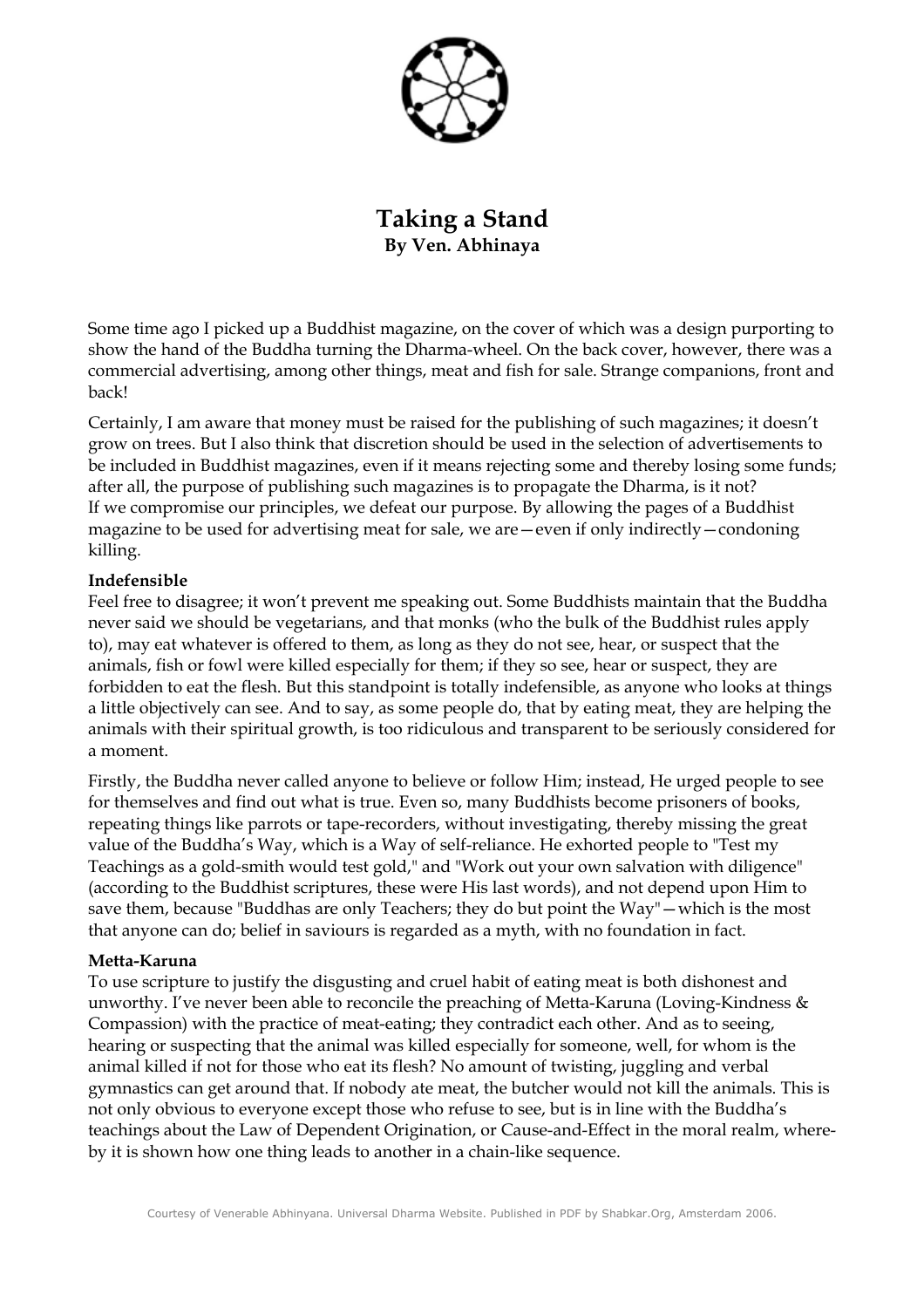Let us examine the eating of meat by this doctrine, and see what it involves:

 $\triangle$  The Consumer

The consumer likes to eat meat, and his desire to do so is the main force that keeps this Killing Wheel turning.

 $\blacklozenge$  The killer

Because of people's habit of eating meat, others see a way of earning a living and take up the gun and knife to engage in butchery. There will always be butchers and war and senseless destruction of life, as long as people condone killing; it is a matter of demandand-supply: if there is a market for meat, some will try to supply it—just as with drugs, sex and weapons.

 $\blacklozenge$  The animals

The animals are victims of the unwholesome desire for flesh. Though it may be the karma of the animals to be killed—as some believe—that does not excuse the killer. The cause produces the effect, and the effect, in turn, becomes the cause of other effects, and so on.

 $\blacklozenge$  The buyer

The butcher kills for money. If nobody ate meat, the butcher would have to find another job. Those who buy and eat meat keep the butcher's hands bloody, and the only people to whom this is not clear are those who do not want to see.

# **Demand**

It is like the trade in ivory and rhinoceros-horn: because of the demand for these things, elephants and rhinos have been hunted and killed to the point where they are now in danger of extinction. Ivory is prized for its beauty and rhino-horn for what is believed to be its aphrodisiacal-properties, which is probably just another silly and cruel superstition. In order to boost their libido, or sexual energy—so they believe—people are prepared to let these magnificent animals be shot and left to rot on the African veldt. The poachers who kill them cannot be totally blamed for this, as they are just one link in the chain, and not the main link, either. Most of them are just poor tribesmen who also need to live, and the possibility of making big money far outweighs the risk of getting caught and prosecuted. No, the buyers and users of the animal products are the real cause of this, and there is no getting away from the fact. Stop the demand, and the supply will cease. What a pity people are so selfish and stupid—much moreso than the animals on which they look down with scorn!

Someone once told me of a high-ranking Tibetan lama appearing surprised to learn she was vegetarian, and asked her why. And, far from praising and encouraging her for abstaining from meat, he even disapproved of it (maybe because, being carnivorous himself—and greatly attached to the taste of meat—he took it as a criticism of his habit).

# **Consequences**

Some years ago, in Malaysia, I was invited to stay in someone's home, where I was served nice vegetarian food. One day, I went into the kitchen to get some water, but my way was barred by the son of the house; his mother was there eating her lunch. She knew I knew she was not vegetarian, but was embarrassed that I should see her eating meat. However, it was her house, not mine; I was only the guest there. If she wanted to eat meat, she should have done so without being ashamed; the fact that she was ashamed was a sign she had reservations about it.

If a person wants to eat meat, let him at least be honest about it and admit he likes it, and not use the scriptures to justify it, as that is cowardly and unscrupulous. Let him also be prepared to accept the consequences of his involvement in killing, without complaining or blaming others for whatever happens to him, for he is surely involved.

Because of Tibet's altitude, few vegetables will grow there and so the diet of the people is largely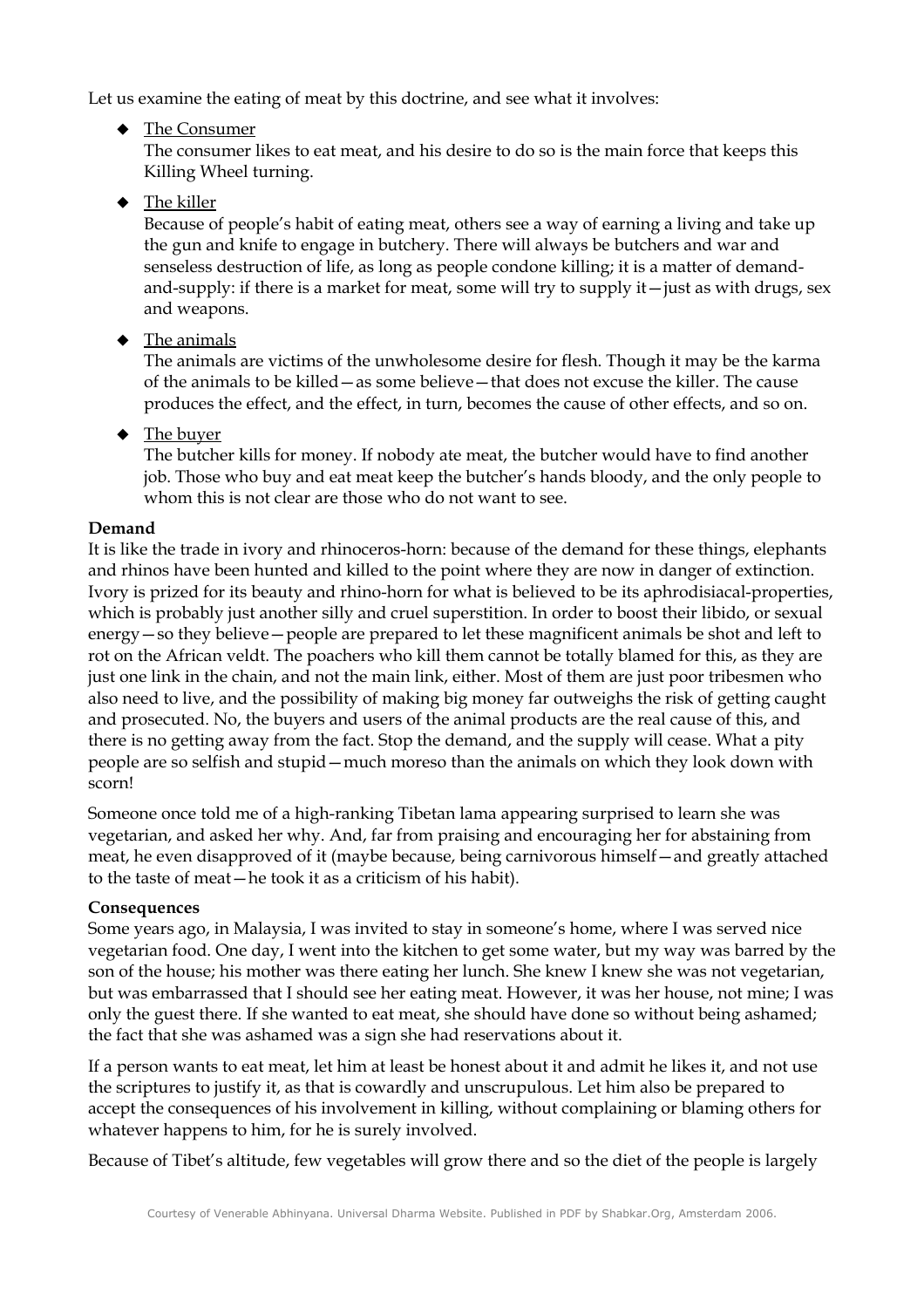and unavoidably animal-based. The majority of Tibetans are Buddhists and very pious as such. They scrupulously avoid killing anything—even to the extent of beating firewood vigorously on the ground to shake free any insects before burning it. How, then, do they get the meat they eat?

The butchers of Tibet are Muslims, who are regarded by the Buddhists as 'low caste' or 'defiled' because of their livelihood. The Buddhists obviously do not see the discrepancy in their outlook on this, which smells strongly of hypocrisy.

"If you delight in killing, you cannot fulfil yourself," wrote Lao Tsu in the Tao Te Ching. Are these just empty words? How shall one attain Enlightenment except by opening one's heart and becoming sensitive to the rights and feelings of others? We do not live by and for ourselves alone. What kind of Enlightenment is it if we are indifferent to the pain and suffering of others? Enlightenment is not just something to be hopefully attained as a result of following the Dharma, but should be something that manifests in our lives as we go about our daily living.

### **Movement**

Now, suppose one person here—perhaps you—and another one there, starts to think about this, and reflects thus: "If no-one ate meat or wore furs or skins, the animals would not be killed for such. I do not agree with killing, for the animals have the right to live and do not want to die—just like me. I can live quite well on vegetables, and so, as a protest against killing and as an expression of sympathy for the animals, I will become vegetarian from now on." Let us further imagine what would happen if the 300,000-plus monks in Thailand—where Buddhism, for the most part, has become passive and moribund—decided to stop eating meat, and asked the lay-people to offer them only vegetarian food: Every day, millions of animals—cows, pigs, goats, chickens, ducks, fish, prawns, etc.—would not be needlessly slaughtered; many lay-people would also probably become vegetarians. But I am happy to report that now, at last, there is a new movement in Thailand which is making quite an impression. The monks of this movement are strict vegetarians, which is something I never expected to see there, but am certainly very happy about. They lead simple lives, free from the modern paraphernalia that fills many of the monasteries these days, and wander around preaching. So there is hope; it all depends upon understanding, and begins with people like you and I.

## **Short-sighted**

Many people mistakenly think that, alone, they can do nothing to change the world, and that whatever they might do will make no difference. This is weak-minded, short-sighted and wrong and, because so many people have been touched by the Story of the Stranded Starfish in one of my previous books, I will not ask pardon for repeating it here, so that it might touch others.

Early one morning, a man went to the beach, and, while strolling along there, he noticed, some distance ahead of him, a young boy frequently bending down to pick things up and throw them into the sea. At first, he thought it must be stones the boy was throwing, but as he got nearer to him, he realized it was starfish. When he caught up with the boy, he asked him why he was doing this, and the boy replied that the tide was ebbing and the starfish were stranded on the beach, unable to get back into the water, and would die of exposure as the sun rose higher in the sky and became hotter. The man looked at the starfish all over the beach, and said: "But there are millions of starfish on this beach; how can your efforts make any difference?" The boy looked at the starfish he was holding, then looked up at the man and said: "It will make a difference to this one!" and flung it back into the sea.

Can you put yourself into the place of that starfish? It is most important, on a spiritual path, to be able to identify and empathize with others, including animals.

We cannot force anyone else to change, but we can change ourselves, and thereby change the world, as we are part of the world, and if we change, the world also changes, be it ever so little. Don't always wait for others to make the first move, therefore; if you are convinced a thing is right,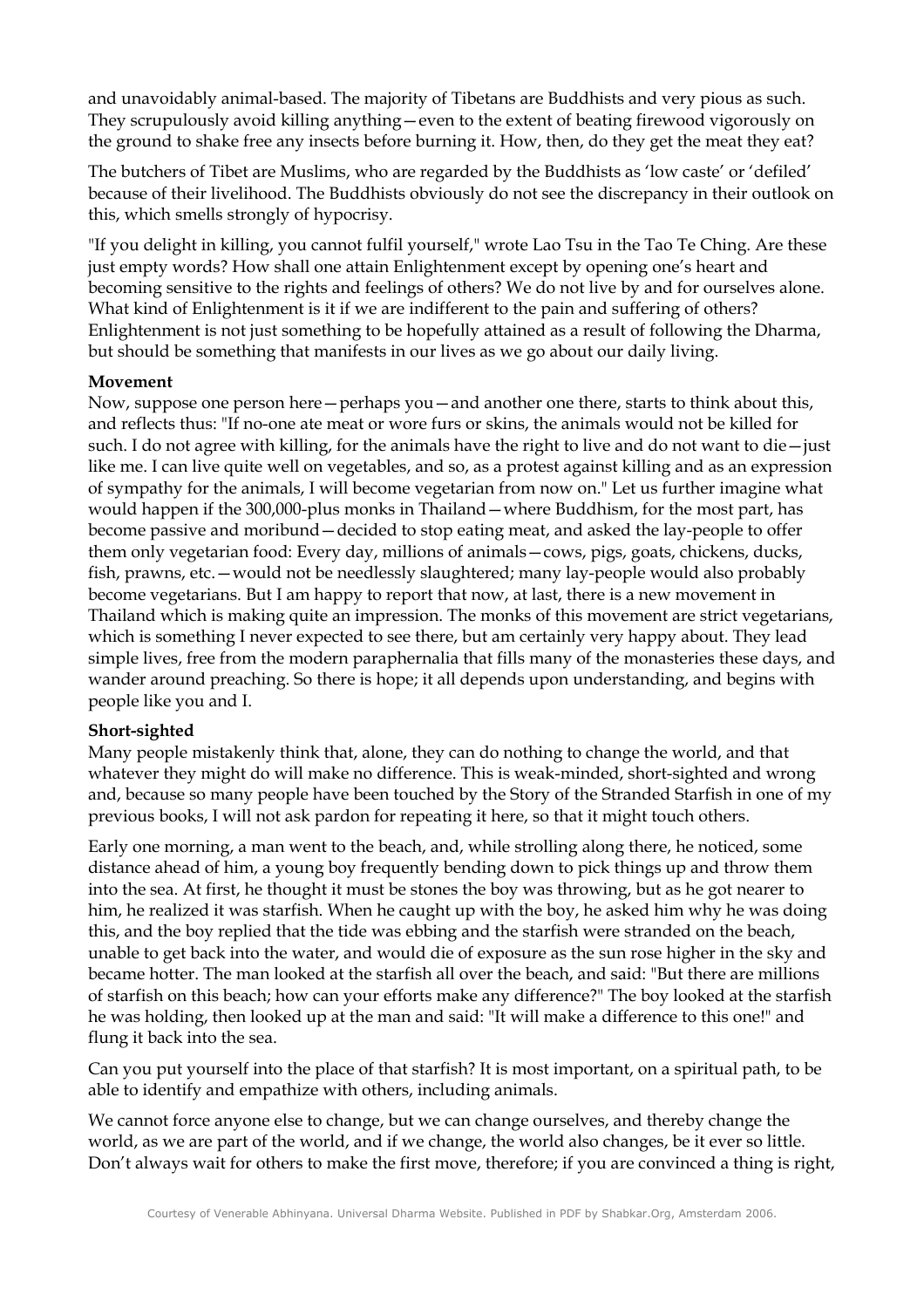follow it; no matter if it seems that you are all alone, you should know that you are never really alone.

## **Suffering**

Are you concerned about suffering? If so, you should know that it is not something personal, like your private property, but something common and world-wide. If you do not like to suffer, do something. Don't just call yourself a 'Buddhist,' and wait for someone to help you; do something yourself! Calling oneself 'Buddhist'—or any other name for that matter (this is meant not just for Buddhists)—has very little meaning. But to be aware that we can do something to make our world a little bit better, instead of worse, and to do it, that is something! "Morality," as philosopher George Santayana said, "is the desire to lessen suffering in the world." Now, what do you think: Does eating meat increase or decrease the suffering in the world?

People become vegetarians for different reasons, but to abstain from eating meat because one thinks it is better for health or for 'making merit,' or from the consideration that a chicken or fish might have been one's relative or friend in a previous lifetime, are not Buddhist reasons for being vegetarian. A Buddhist abstains from eating meat because he knows it is right to abstain, and not from what he might get, personally, from doing so. He is a vegetarian for the sake of the animals, not for his own sake; he considers the effects of his actions upon others.

### **Mind of our own**

Forget about what the Buddha may or may not have said about eating meat; He died a long time ago, and none of us ever met Him. We are not the slaves of the Buddha—or are we?—but have minds of our own, which He exhorted us to use. The animals are being killed right now, often with our tacit consent and approval. What do you think about this? While it means food for many, money for others and sport for some, for the animals themselves it means suffering and death. Surely, this deserves some thought. We should not be so subjective, always looking at things from our own viewpoint, wondering how we can make use of things for our own ends. The viewpoint we should look at meat-eating from is that of the animals, is it not? Try to put yourself in their position, and see how it feels.

Now, reading this, some people—monks and non-monks —will probably fall back on the old worn-out argument: "But Buddhist monks are not allowed to ask for anything special for themselves, saying, 'I like this' or 'I don't like that.' They are supposed to eat whatever people are kind enough to offer to them, without making a fuss and causing inconvenience to their supporters." Yes, it is good for monks to refrain from being fussy and choosy, but if they were to request people to offer them only meatless food, they would not be asking for themselves, but for the sake of the animals; their asking would be altruistic instead of selfish. And it would benefit the people who offer as well as the animals, for their offerings would involve less suffering and so would be more meritorious. From every point-of-view, therefore—including health and economy — vegetarianism is better. And, as for the lame excuse that, without eating meat, we would not get enough nourishment and would be weak and sickly, well, what about elephants, horses, cows, buffaloes, etc.? They are herbivorous, and are not weak! It is our minds that are weak, not our bodies! So, why hesitate? Is it because of attachment to taste? Is it because we might find it inconvenient to change our diet? Do we live to eat, or eat to live? In order for us to eat meat, the animals must be killed. Is that not a great inconvenience for them?

#### **Attachment**

Ah, attachment! Some people may counter what I have said above by saying we can be attached to vegetarianism, too, and that attachment is attachment in any form, and ends in suffering; we can be bound just as firmly with gold chains as iron chains, and should follow the Middle Way that avoids extremes. But is this so? Isn't it a matter of who and how? Following the Middle Way doesn't mean living in a non-committal, wishy-washy manner, without principles or firm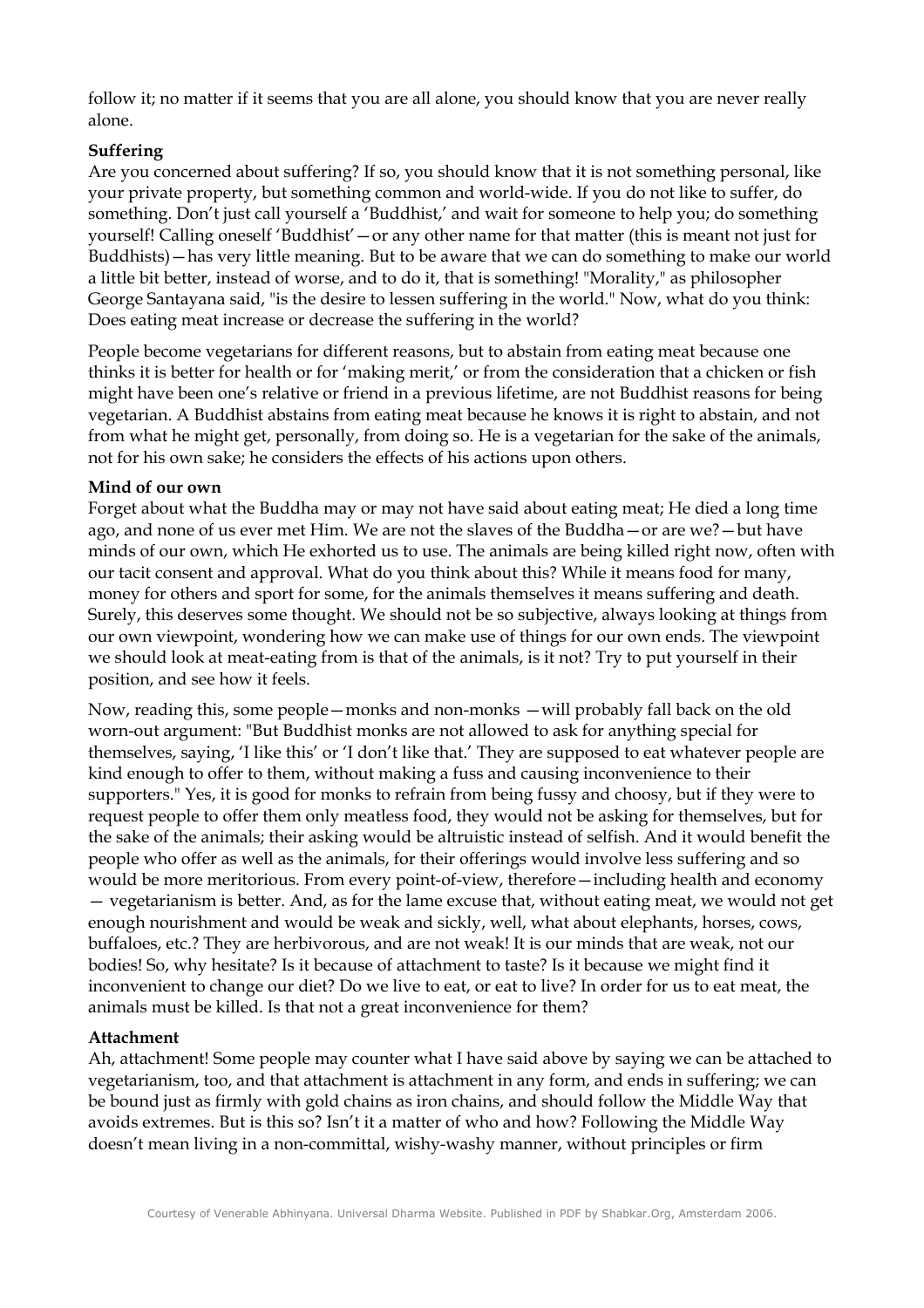foundations; nor does it mean following a set of rules imposed upon us or adopted from outside. Following the Middle Way means living according to our understanding, and trying to keep Dharma at the center as a focal point, not self; we can still be flexible while holding fast to the essence and not compromising one's principles; it must come from inside— from realization of how things are— not outside. The Middle Way— or Noble Eightfold Path— on paper, is a general guideline, and must be seen as such; the Way is not in the books, but in walking it, not a concept or doctrine, but a living thing of experience. And some of the Buddha's final words were: "Be an island unto yourself; be a lamp unto yourself; be a refuge unto yourself. With the Dharma as your refuge, look not outside of yourself for a refuge." He did not mean cling to it as a personal possession and become attached to it, considering it a thing of self, but to abide by it, live by it, accord with it, for in so doing, we may break free of the idea of self. And the basic Five Precepts covering our relationships with other living things (not just people)— are designed to help us refrain from causing suffering.

To understand ourselves— which is what the Dharma is all about— we must see ourselves in context, for alone and in isolation, there is no meaning; we simply do not exist like that. If we follow the Way from fearful self-concern, far from getting what we hope to get, we only cause ourselves more suffering. To become vegetarian with the idea of getting something in return, such as 'merit,' or better health, demonstrates the kind of attachment that causes suffering; but to do it with the idea of lessening the suffering of others, means abiding in Dharma; we cannot call this attachment.

### **Support**

It is often difficult to talk about vegetarianism to non-vegetarians, for there is always the implication of criticism or disapproval of their meat-eating—indeed, just being vegetarian, without saying a word, is to make a statement —and few of us can accept criticism gracefully, even when it is constructive, as in talk about vegetarianism. But if we refrain from saying what needs to be said because we think people may not like it and therefore might not support us, truth will be fettered and gagged. Is this why there is so little Dharma-propagation in many of the big and rich temples in Asia, where, more often than not, ceremonies and superstition hold center-place, and crowd out all else?

We must sometimes choose between speaking the truth and being popular, as the truth is often unpopular. Maybe this is why Lao Tsu said: "The wise person hears of the Tao [Way, or Dharma], and follows it carefully. The average person hears of the Tao, and thinks about it now and then. The foolish person hears of the Tao, and laughs aloud. If there were no laughter, the Tao would not be what it is." Thus, the laughter of fools, who are unable— or refuse— to comprehend, is a tribute to Tao. The praise of fools is something more to be concerned about than their laughter, while the criticism and censure of the wise should be taken to heart.

If we wish to propagate Dharma, there is an element of risk involved; we must face the possibility of being unpopular, as we cannot please everyone, and if we try, we might end up pleasing noone. We may dilute the Dharma to suit the tastes of those who are unable or unwilling to accept it as it is, but what would happen to the quality? There would hardly be any flavor left!

Many Westerners, new to Buddhism, spontaneously become vegetarians as a result when they hear the teachings about Compassion and Respect for Life. What a pity, therefore, that many allow themselves to be influenced and persuaded into dropping their gentler mode of eating when they come into contact with forms of Buddhism that do not espouse vegetarianism, instead of persisting in it. It's a pity they lack the courage of their convictions, and conform, for the sake of convenience or so as not to be different.

Should we not find out for ourselves what is right and wrong, true and false? In this world of confusion, where it is hard to resist the pressure to conform, if we know a thing to be right, should